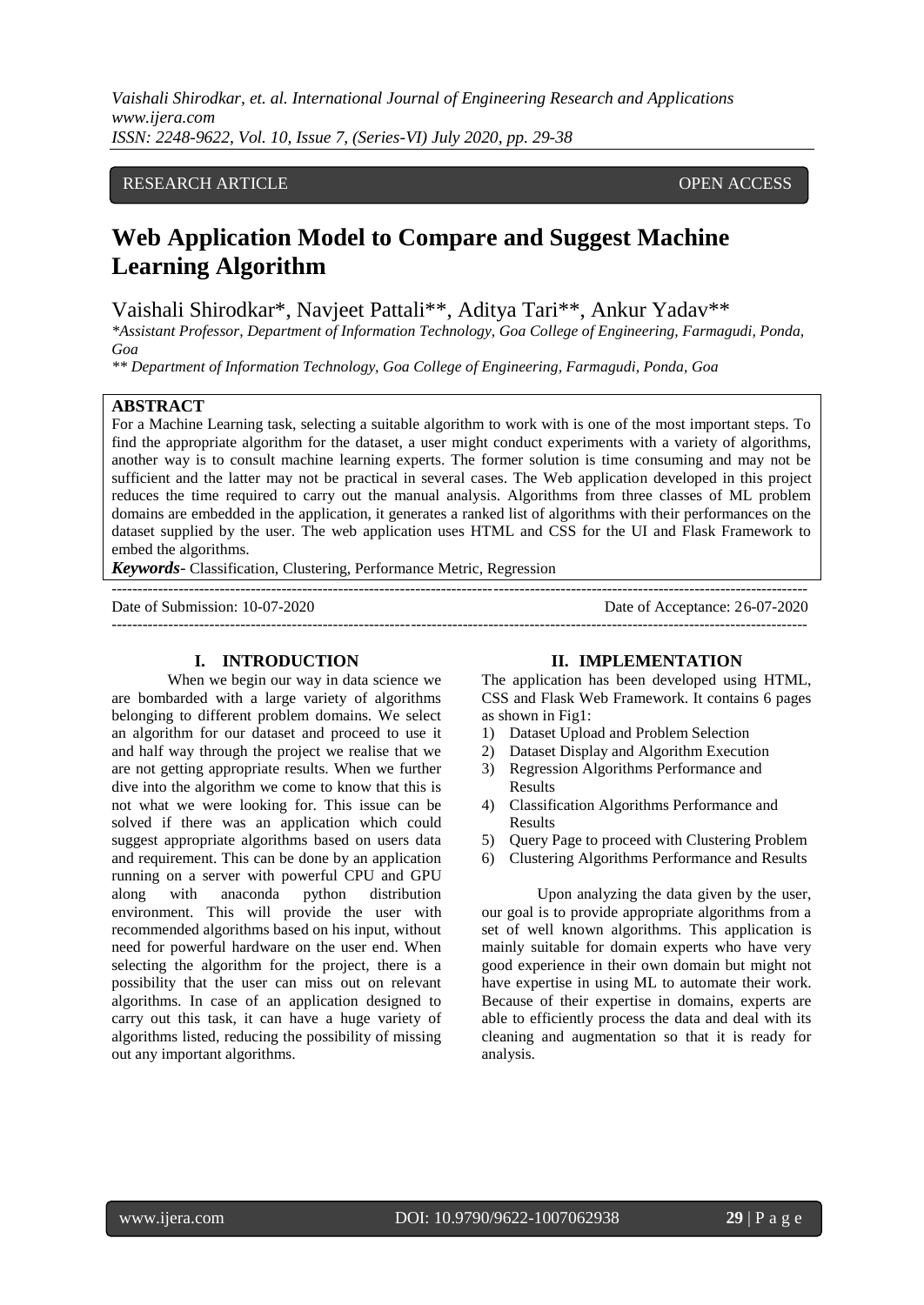*Vaishali Shirodkar, et. al. International Journal of Engineering Research and Applications www.ijera.com*



*ISSN: 2248-9622, Vol. 10, Issue 7, (Series-VI) July 2020, pp. 29-38*

**Figure 1.** Application Flowchart

#### **2.1. PROCEDURE**

The user uploads the pre-processed dataset in .csv format and selects the problem domain provided below on Home Page in Figure 2. If regression is selected then the application displays the dataset head with the first 5 rows as shown in Fig 3 and the user is given the option to select the predictors and the target attributes for prediction, along with the option to execute the comparison (regression testing). The Predefined button brings the user to the common page to display the dataset and choose the predictors and the target attribute along with the option to execute classification or clustering algorithms as shown in Fig 4.

Using the provided data and the requirements, the application creates a ML model with default parameters and provides user with performance scores based on a 80-20 train test split of provided data for Regression and Classification. These models are then used to calculate and display the metric results along with ranks on individual pages. In case clustering, user is asked to input EPS and Quantile range as shown in Fig 5 according to user requirements to create models. The algorithms execute based on the information selected on this page. If the user is able to provide with the actual labeled data than he is given with accurate Adjusted Rand Index, Mutual Information based scores, Homogeneity, Completeness and V-measure based on which he is able to gauge the performance of his data using the set of popular algorithms. If the data is not labeled then it is not possible to gauge the algorithms appropriately but Silhouette Coefficient, Calinski-Harabasz Index, Davies-Bouldin Index provides user with idea about feasibility of algorithm. The plot for each algorithm is generated (in case of 2 dimensional dataset) along with the performance metric. You can find this work at [https://github.com/ItProject1920/data-science](https://github.com/ItProject1920/data-science-project)[project](https://github.com/ItProject1920/data-science-project)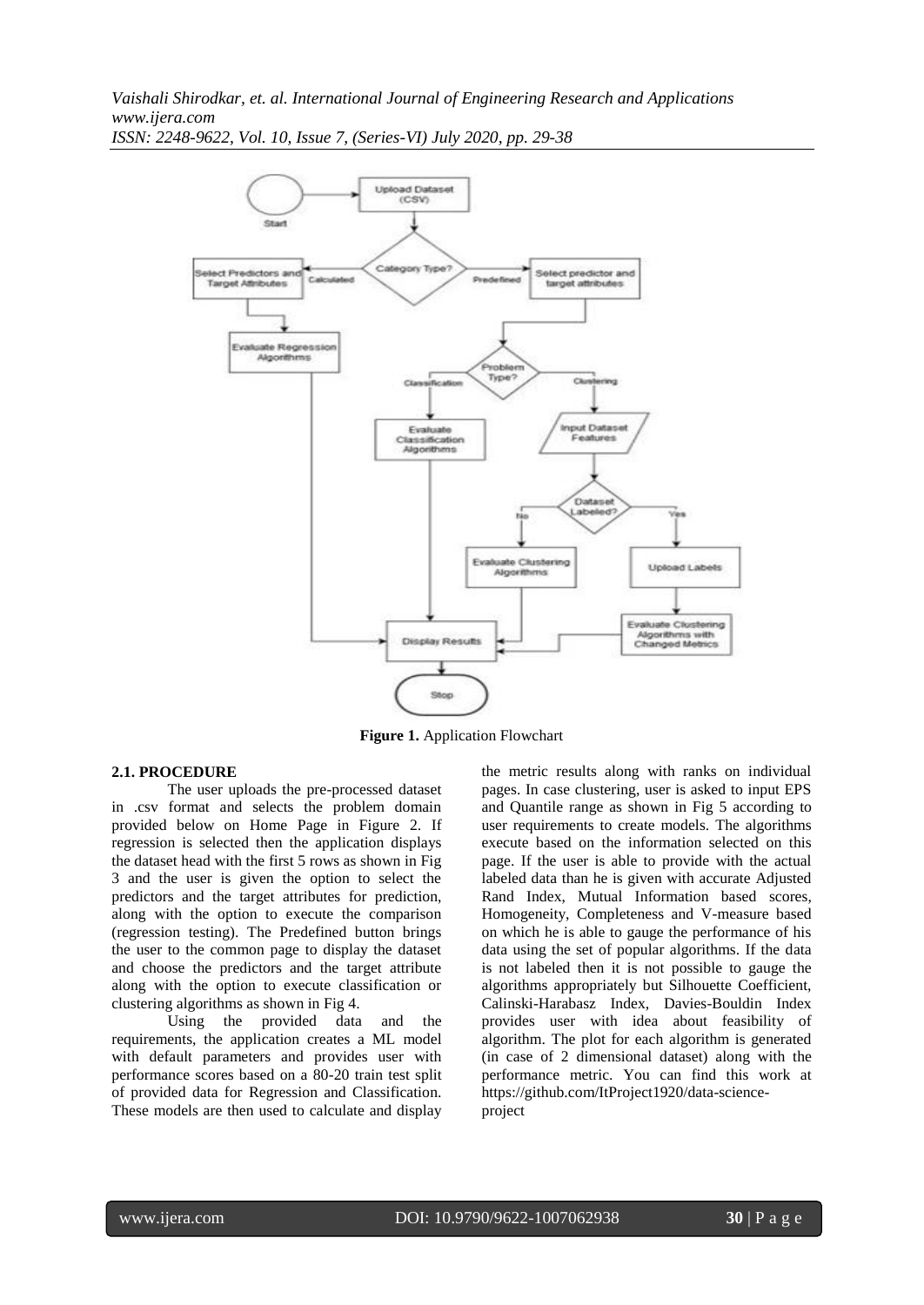

**III. EVALUATION**

## 3.1. Algorithms

3.1.1. Regression algorithms

# i) Linear Regression

|                          |                                                              |                                                                     |                                                                |                                                     | Select Attributes                                           |                                                                        |                                                                     |                      |                                                      |
|--------------------------|--------------------------------------------------------------|---------------------------------------------------------------------|----------------------------------------------------------------|-----------------------------------------------------|-------------------------------------------------------------|------------------------------------------------------------------------|---------------------------------------------------------------------|----------------------|------------------------------------------------------|
|                          | Cennerell<br>(component 198q)<br>in a m <sup>+1</sup> midsed | <b>Black Framace Slag</b><br>Ecomponent ZIOup in<br>(muchain) Email | Fly Ash<br>(component 3)(kg)<br>(waching C <sup>o</sup> m a.m) | Wister<br><b>Icomponent 4)Bg</b><br>(yazlast") ma m | Superplasticizer<br>Ecomponent Silkg in a<br>(waching f'yes | Coarse Aggregate<br>(component 4)(lig in<br>a m <sup>-3</sup> mixbare) | Fine Aggregate<br>(component 7)(kg in<br>a m <sup>+3</sup> mixture3 | Ape<br><b>Island</b> | Concrete comprensive<br>strength@APa,<br>megapascah) |
| <b>Produtors</b>         | Io                                                           | □                                                                   | ю                                                              | o                                                   | o                                                           | ۵                                                                      | а                                                                   | o                    | o                                                    |
| <b>Practice</b>          | o                                                            | ö                                                                   | ö                                                              | $\circ$                                             | ö                                                           | o                                                                      | ö                                                                   | o                    | $\circ$                                              |
| $\Omega$                 | SAIL0                                                        | om.<br>ina.                                                         | 0.b                                                            | 162.8                                               | 28                                                          | 1040.0                                                                 | 676.0                                                               | 2k                   | 79.99                                                |
| x                        | 540.0                                                        | 0.0                                                                 | <b>U.D.</b>                                                    | 162.0                                               | 25                                                          | 1055.0                                                                 | 676.0                                                               | 28                   | 161,85                                               |
| 12                       | 332.5                                                        | 142.5                                                               | 自态                                                             | 228.0                                               | 0.0                                                         | 932.0                                                                  | 594.0                                                               | 270                  | 45.37                                                |
| 13                       | 332.5                                                        | 142.5                                                               | 8.0                                                            | 229.0                                               | 0.0                                                         | 932.0                                                                  | 594.0                                                               | 365                  | 41.05                                                |
| $\overline{\phantom{a}}$ | 198.6                                                        | STZ4                                                                | 血症                                                             | <b>YS2.0</b>                                        | 0.0                                                         | \$778.8                                                                | 825.5                                                               | 360                  | 44.35                                                |

**Figure 3.** Displaying Dataset for Regression Analysis

|                 |               |           |      |                                                |       | Select Attributes |                                                                  |        |                |                           |           |        |
|-----------------|---------------|-----------|------|------------------------------------------------|-------|-------------------|------------------------------------------------------------------|--------|----------------|---------------------------|-----------|--------|
|                 | fixed acidity |           |      | wolatele acidity   obric acid   residual sugar |       |                   | chlorides   free suffur dioxide   total suffur dioxide   density |        | <b>SAFE</b>    | sulphates abouted quality |           |        |
| Predictors   El |               | $\square$ | D.   | o                                              | 巨     | o                 | o                                                                | e      | о              | Đ                         | o         | o      |
| Predict         | O.            | ö         | O    | o                                              | ö     | O.                | ö                                                                | o      | ö              | lo                        | ö         | ٠      |
| $\alpha$        | 7.4           | 0.70      | 0.00 | 1.9                                            | saté  | TEB.              | 34.0                                                             | 0,9578 | 3.51 0.54      |                           | 8.4.      | S.     |
| $\mathbf{t}$    | 2.8           | 0.98      | 0.00 | 26                                             | 0.098 | 25.0              | ict p                                                            | 0.9968 |                | $3.20$ 0.68               | 3.8       | 3      |
| $\overline{z}$  | 7.8           | 0.76      | 0.04 | 33                                             | 0.095 | 15.0              | 54.0                                                             | 0.9970 | 1226 10.65     |                           | 3.8       | ES.    |
| $\overline{3}$  | 112           | 0.28      | 0.56 | 1.5                                            | 0.075 | 17.0              | 93.0                                                             | 0,9980 | 13.16.0.58     |                           | 5.6       | $\leq$ |
| ×               | 7.8           | 0.70      | 0.00 | 1.9                                            | GOTS. | 11.0              | 34.0                                                             | 0.9978 | $13.51 - 0.56$ |                           | a.<br>3.4 | n.     |

**Figure 4.** Displaying Dataset for Classification and Clustering Analysis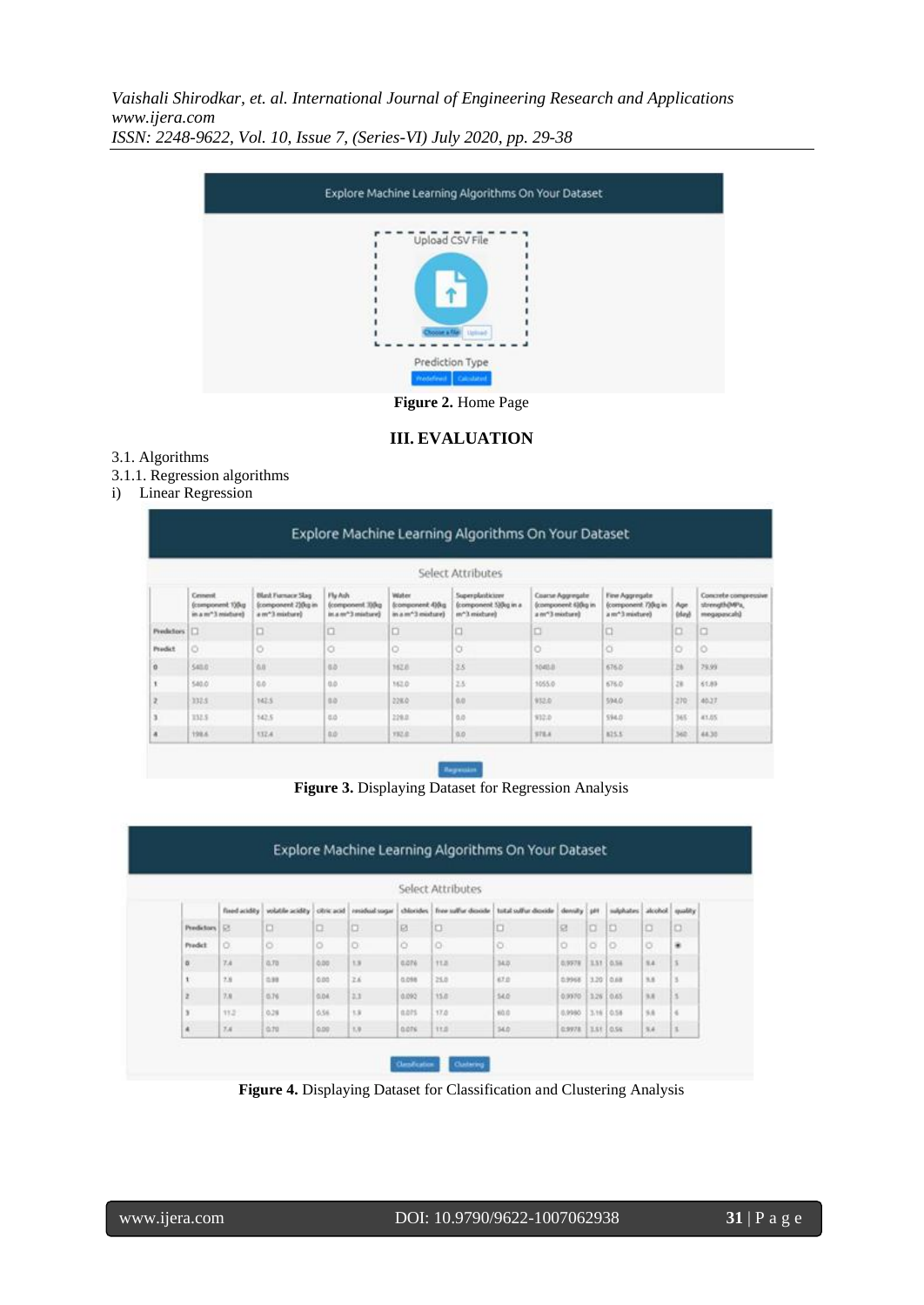| Upload Labeled CSV File: Choose a File   Upload                                                             |   |
|-------------------------------------------------------------------------------------------------------------|---|
| <b>Enter Details</b>                                                                                        |   |
| Does your data contain Pattern: O Yes O No                                                                  |   |
| Are the no. of categories Known: O Yes O No                                                                 |   |
| 8%                                                                                                          |   |
| (The maximum distance between two samples for one to be<br>considered as in the neighborhood of the other.) |   |
| Min EPS:                                                                                                    |   |
| Max EPS:                                                                                                    |   |
| Min Quantile:                                                                                               |   |
| Max Quantile:                                                                                               | ۵ |



- ii)XGBoost
- iii) Decision Tree
- iv) Ridge Regression
- v)Lasso Regression
- vi) Elastic Net Regression
- vii) Knn Regression
- viii) SVM Regression
- 3.1.2. Classification algorithms
	- i) Decision Tree
	- ii)Random Forest
	- iii) Logistic Regression
	- iv) SVM classifier
	- v)Knn Classifier
	- vi) Ada Boost
	- vii) Gaussian Naive Bayes
	- viii) MLP classifier
	- ix) Multinomial Naive Bayes
	- x)Quadratic Discriminant Analysis
- 3.1.3. Clustering algorithms
	- i) MiniBatch Kmeans
	- ii)Kmeans Clustering
	- iii) Affinity propagation
	- iv) Mean Shift
	- v)DBSCAN
	- vi) OPTICS
	- vii) Spectral Clustering
	- viii) BIRCH
	- ix) Gaussian Mixture
- 3.2. Performance Metrics
- 3.2.1. Regression Algorithms
	- i) R-Square: Estimates the goodness of fit of the regression model.
- ii)Mean Squared Error (MSE): shows the square of the difference of actual and predicted values and then finding its mean.
- iii) Mean Absolute Error (MAE): shows the absolute value of the difference of actual and predicted values and finding the mean.
- iv) Root Mean Square Error (RMSE): shows the root of the MSE value obtained.
- v)Explained Variance Score: Involves finding the difference of estimated target output and the actual target output then find the ratio of the variance with reference to the difference and the variance with reference to the correct target output, finally 1 is subtracted from the ratio.
- 3.2.2. Classification Algorithms
- i) Accuracy: Correct number of predictions made over all the predictions made
- ii)Precision: Percentage of results which are relevant.
- iii) Recall: Percentage of relevant results correctly classified.
- iv) F1-score: Weighted average of precision and recall.
- v)Confusion matrix: A table which displays performance of the model on a dataset for which true values are known.

3.2.3. Clustering Algorithms

Labeled

- i) Rand Index Adjusted is a function that measures the chance of grouping elements, ignoring permutations and with chance normalization.
- ii)Mutual Information based score is a function that measures the agreement of the two assignments, ignoring permutations.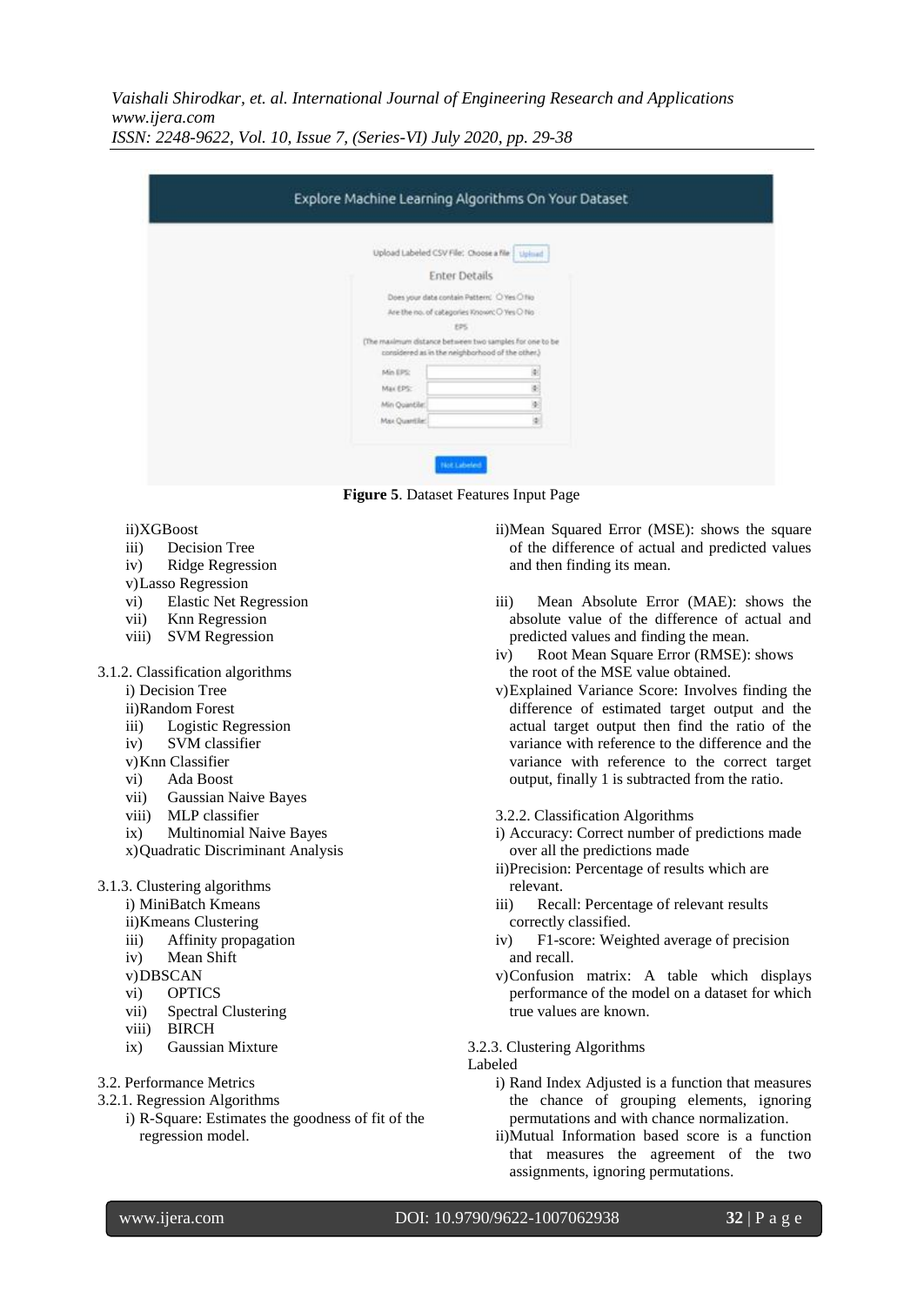- iii) Homogeneity describes the closeness of the clustering algorithm to this perfection.
- iv) Completeness describes the closeness of the clustering algorithm to this perfection.
- v)V-measure is the computation of harmonic means of homogeneity and completeness.

#### Not Labeled

- i) The Silhouette value is a measure of how similar an object is to its own cluster (cohesion) compared to other clusters (separation). The silhouette ranges from 1 to  $+1$ , where a high value indicates that the object is well matched to its own cluster and poorly matched to neighboring clusters.
- ii)Davies-Bouldin Index signifies the average 'similarity' between clusters, where the similarity is a measure that compares the distance between clusters with the size of the clusters themselves.
- iii) Calinski-Harabasz Index is the ratio of the sum of between clusters dispersion and of inter cluster dispersion for all clusters (where

dispersion is defined as the sum of distances squared).

## **IV. DISCUSSION**

- We demonstrate the working of the algorithms and their performance metrics, the comparisons are displayed on the application along with their ranks. When the user supplies the dataset (for this example we use concrete compressive strength dataset for regression and wine quality dataset for classification) the attributes selection option is displayed, with the selected problem.
- In case of regression, XGBoost regression performed the best with 3 selected predictor attributes. Choosing the right attributes does affect the performance of each algorithm. The algorithms also show a change in performance based on the selected relevant attributes and the number of selected attributes. The algorithms are sorted in such a way that a lower values of R.M.S.E., M.S.E., M.A.E. and higher values of R-squared and E.V.S. are considered a better algorithm.

|                     | Algorithm                                        | <b>IVS</b>                         | $^{10}$                        | MSE                             | MAE      | <b>RMSE</b>                   |
|---------------------|--------------------------------------------------|------------------------------------|--------------------------------|---------------------------------|----------|-------------------------------|
| $\circ$             | XCBook Repression                                | 0.9513741                          | G.RSGTRY.                      | 34,333725                       | 4,365776 | 5,859408<br>-----             |
| $\mathbf{a}$        | Decisionbree Pagression.                         | 0.773174                           | 0.772930                       | 12.249913                       | 5,084563 | 7,229410                      |
| $\mathfrak{g}$      | Kinn Repression                                  | IL705271                           | <b>G.HIGETS</b>                | 69,643034                       | 6.033170 | 8,357214                      |
| $\boldsymbol{\tau}$ | Support Vector Regression                        | <b>READ OF A CA</b><br>0.637225    | 3,418938                       | 87,679701                       | 7,334354 | 9.383744                      |
| $\overline{4}$      | <b>CONTRACTOR</b> CONTRACTOR<br>Latso Angression | <b>A AND POSTER OF</b><br>0.445458 | <b>REPORT OF A</b><br>0.441101 | <b>STATISTICS</b><br>126,145157 | 8.892359 | 11,320 (22)                   |
| s.                  | Elaitic Net Regression                           | 0.445359                           | 0.442996                       | 126,169267                      | 8.882556 | TESTERT.                      |
| n n<br>з            | <b>Ridge Regression</b>                          | 0.44445                            | 0.441872                       | 126,428026                      | A.714221 | <b>WATER AND</b><br>11,332609 |
| $\scriptstyle\rm T$ | Linear Regression                                | 0.444452                           | 0.441870                       | 126,428326                      | 8,714245 | 11,552427                     |

### **Figure 6.** Regression Result

In case of classification, the user has selected 3 predictor attributes and a target attribute to be predicted. We can see that the Random Forest algorithm is the best performer for the chosen predictors, the following

3 algorithms performances are similar and the remaining algorithms have similar values. The weighted average of the metrics has been used to

calculate the rank value. The precision, recall and F1-score values displayed in the figure are the weighted average of the values for each predicted class. There is no "best algorithm" as such; the performances vary with the selected predictors, the number of predictors and also with the significance of the predictors. As seen from these examples users are able to quickly gauge the performance based on attributes and get appropriate evaluation.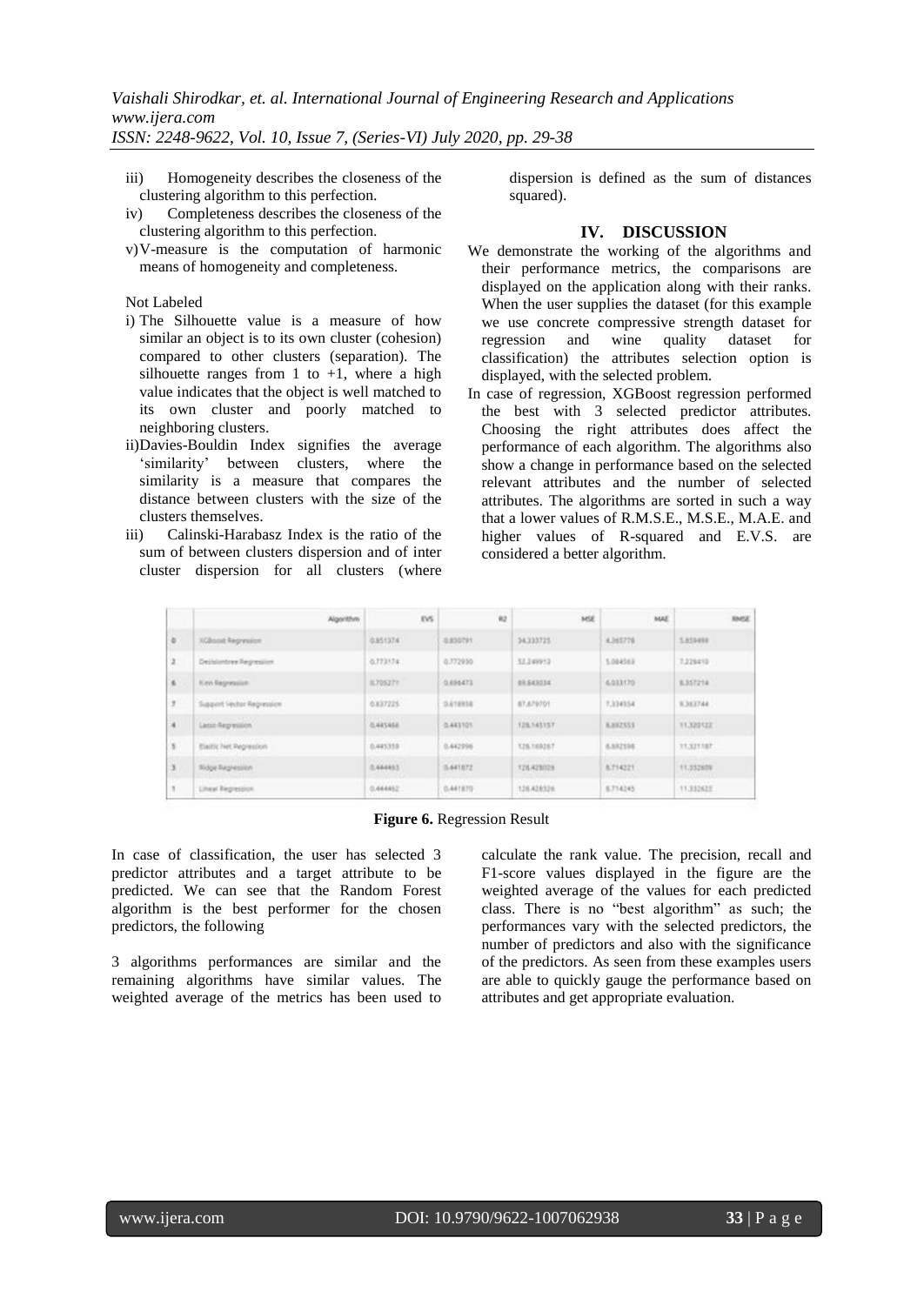|                      | Algorithm                       | Ассикису                   | Precision                   | Recall                    | <b>FScore</b>                   | Rank                        |
|----------------------|---------------------------------|----------------------------|-----------------------------|---------------------------|---------------------------------|-----------------------------|
| 1.                   | RandomForest                    | 0.66875<br>s e co          | 0.653929                    | 0.66875<br>912222         | 0.560420                        | 2,651848                    |
| $\mathbf{0}$         | Decision Tree                   | 0.61250                    | 0.645169                    | 0.61253                   | 0.626731                        | 2,496900                    |
| $\theta$             | Quadratic Discriminant Analysis | 0.55625                    | <b>CENTRAL</b><br>0.542915  | <b>HANGING</b><br>0.53625 | <b>TEMPLO STATE</b><br>0.546430 | <b>SERVICES</b><br>2,201845 |
| 7                    | Grunslan Naive Bayes            | 0.53125                    | 0.474161                    | 0.53125                   | 0.501083                        | 2.037744                    |
| $\mathbf{f}_{\perp}$ | Kno Classifier                  | 0.48125                    | 0.464176                    | 0,46125                   | 0.465708                        | 1.892364                    |
| 3.                   | SVM Classifier                  | <b>DOM: 200</b><br>0.48125 | <b>CHEMICAL</b><br>0.513670 | 0.48125                   | 0.365794                        | 1.861964                    |
| $\mathbf{z}$         | Logistic Regression             | 0.48125                    | 0.432500                    | <b>D.48125</b>            | <b>COLLEGE</b><br>0.430048      | 1.825048                    |
| $\theta$             | ADA Boost                       | 0.43750                    | 0.466632<br>---             | 0.43750                   | 0.408263                        | 1,749095                    |
| 5                    | MLP Classifier                  | 0.43750                    | 0.656411                    | 0.43755                   | 0.293045                        | 1.624456                    |
| g.                   | MultinomialNB                   | 0.43125                    | 0.185977                    | 8.43125                   | na mata<br>0.259880             | 1,306356                    |

**Figure 7.** Classification Result

There are two cases in clustering problem:

i) Users heave labelled data which can be used to verify the machine clusters with actual values. In this case the user is able to get a good model with score close to 1 (eg. DBSCAN and OPTICS and if the number of clusters are already known then spectral clustering). Using this performance analysis user can accurately guess the algorithm which is feasible for his dataset.

ii) Users do not have labeled data so the analysis cannot be as accurate as incase with labeled data but silhouette scores close to zero and high Davies-Bouldin and low Calinski-Harabasz scores can be used to get a pretty accurate guess about the algorithm.

The project has limitations which will possibly be addressed in the future. The dataset can only be

# **V. CONCLUSION**

The Web application will provide the users with an automated service to select the most suitable algorithm with performance details for understanding. The application provides algorithms from 3 problem domains. User can upload the dataset in .csv format and the dataset should be preprocessed. The performances of the algorithms are displayed using performance metrics for each problem domain. Regression and Classification algorithms are presented in a ranked list and Clustering algorithm displays the best algorithm with a highlight and plots of clusters for visualisation of 2D data.

uploaded in .csv format. Regression and Classification algorithms work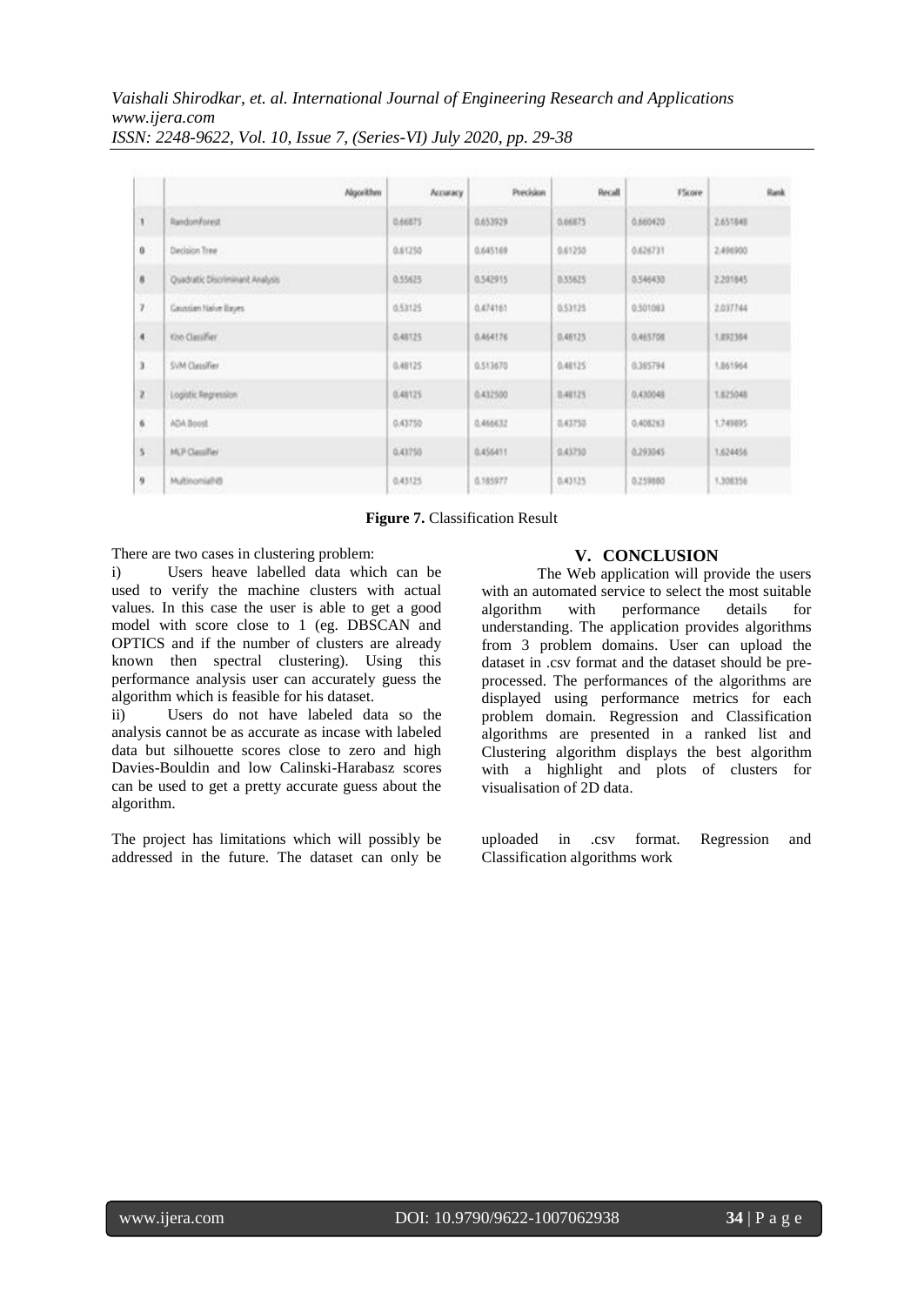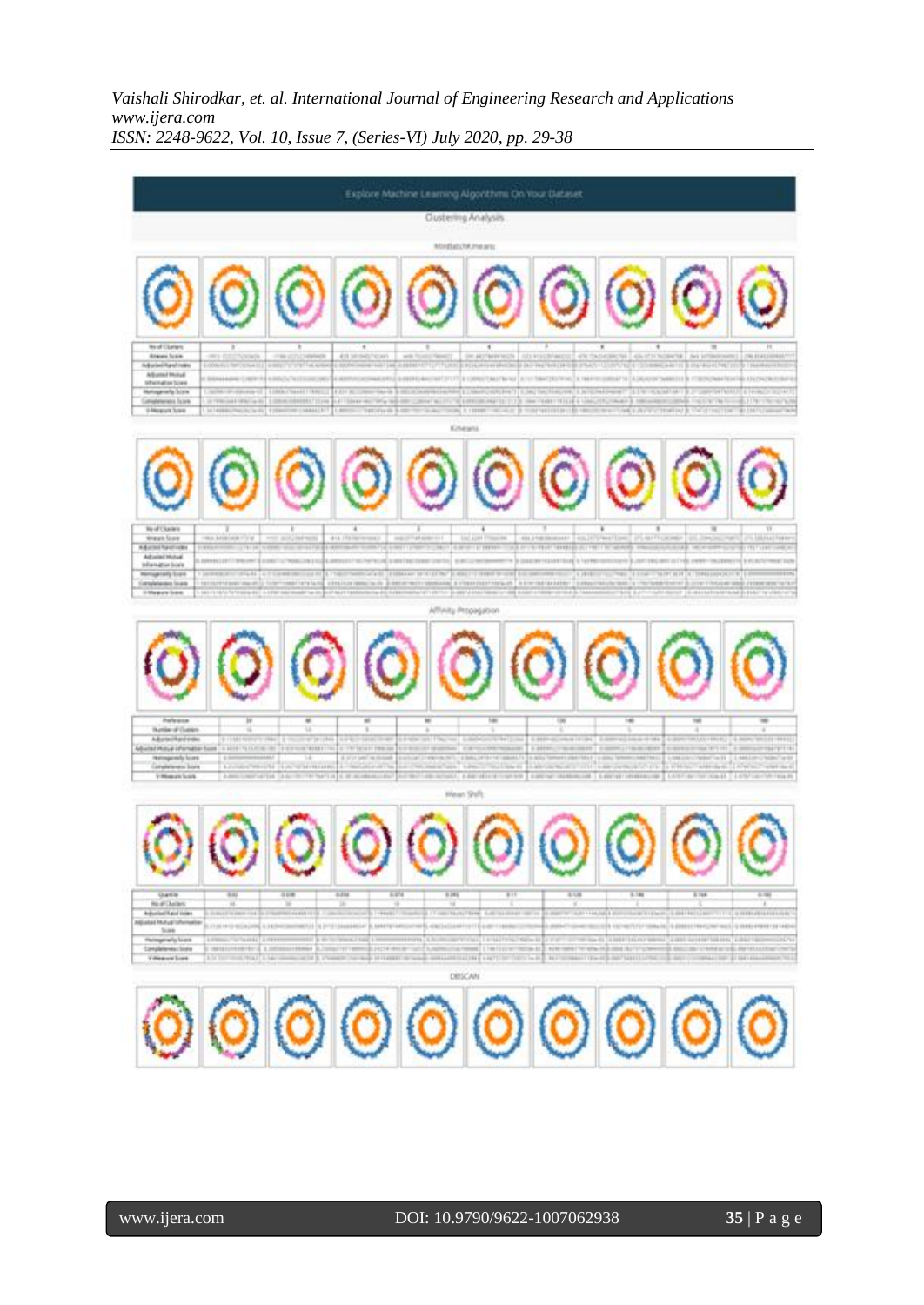

**Figure 8.** Clustering Results with Labels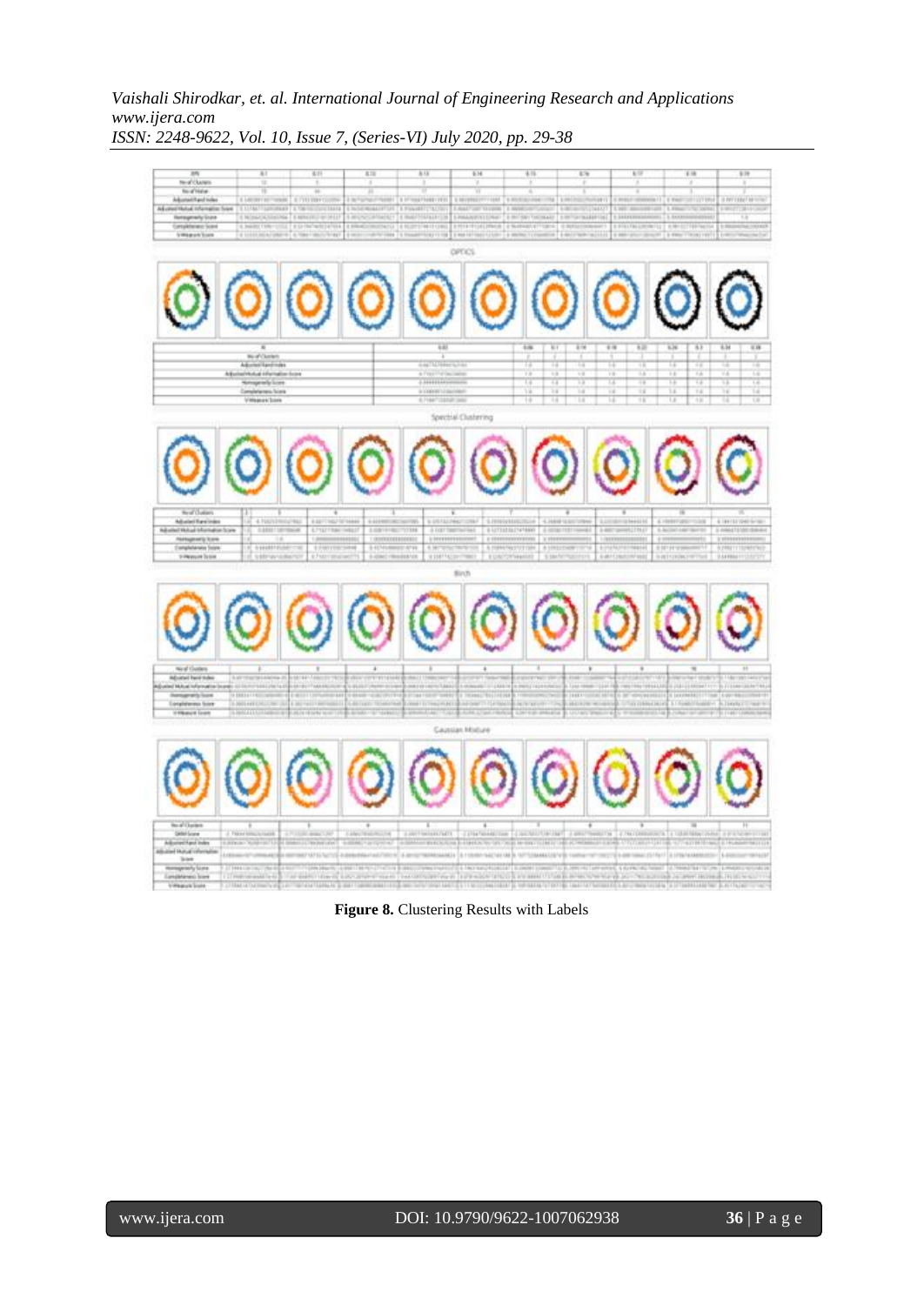

**Figure 9.** Clustering without Labels

י

www.ijera.com DOI: 10.9790/9622-1007062938 **37** | P a g e